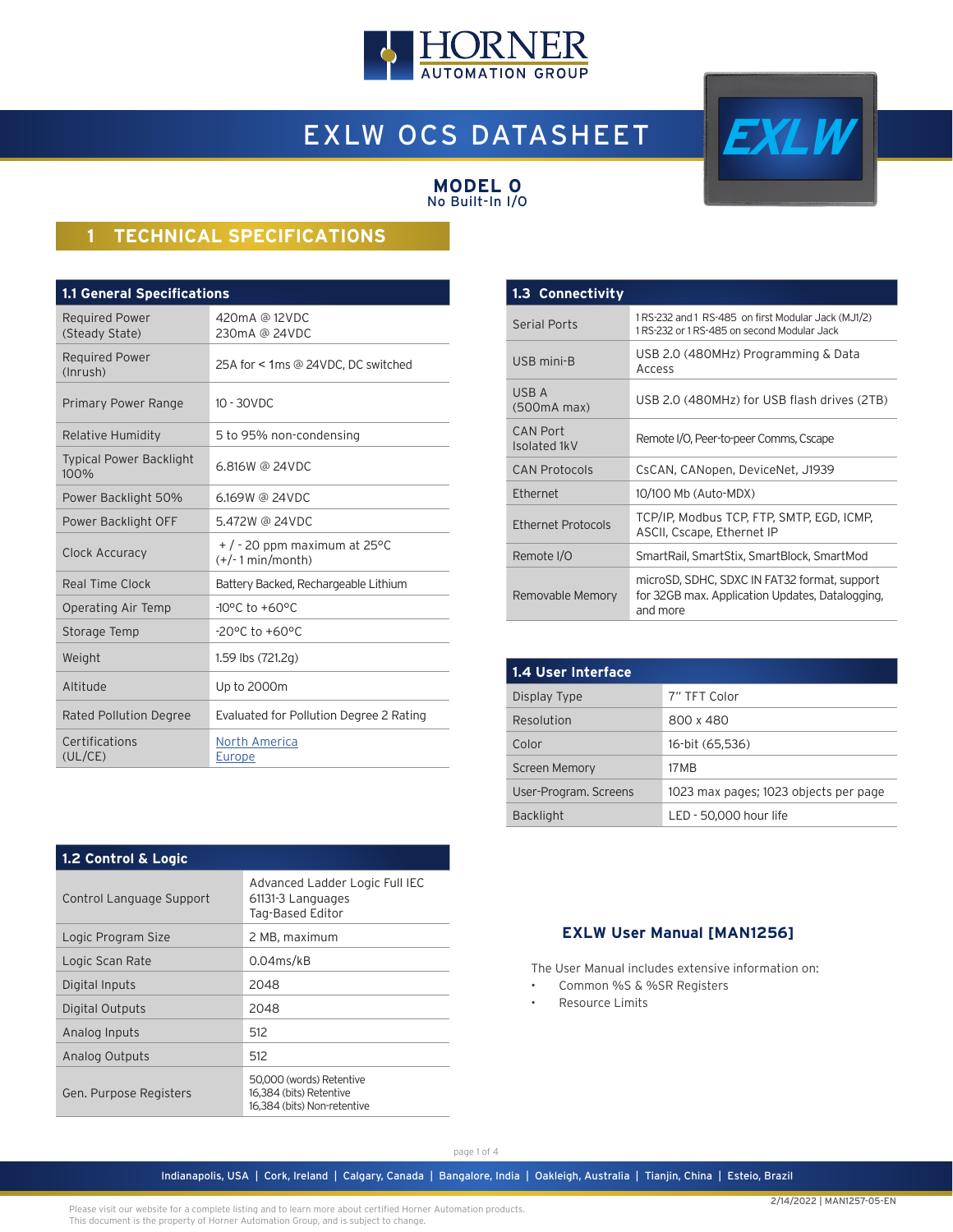

## **2 CONTROLLER OVERVIEW**

#### **2.1 - Overview of EXLW**







# **3 COMMUNICATIONS**

#### **3.1 - CAN Communications**

60  $V. \ C N L S H$ 

|            |                | <b>CAN Pin Assignments</b> |                       |  |  |
|------------|----------------|----------------------------|-----------------------|--|--|
|            | <b>PIN</b>     | <b>SIGNAL</b>              | <b>DESCRIPTION</b>    |  |  |
| LD CN H V+ | 1              | $V -$                      | CAN Ground - Black    |  |  |
|            | $\overline{2}$ | CN <sub>L</sub>            | CAN Data Low - Blue   |  |  |
|            | з              | <b>SHLD</b>                | Shield Ground - None  |  |  |
|            | 4              | CN H                       | CAN Data High - White |  |  |
|            | 5              | $V + (NC)$                 | No Connect - Red      |  |  |

Solid/Stranded wire: 12-24 awg (2.5-0.2mm).

Strip Length: 0.28" (7mm).

Locking spring-clamp, two-terminators per conductor.

Torque, Terminal Hold-Down Screws: 4.5 – 7 in-lbs (0.50 – 0.78 N-m)

V+ pin is not internally connected, the SHLD pin is connected to Earth ground via a 1MΩ resistor and 10 nF capacitor.



**9 10**

#### **3.2 - Serial Communications**



MJ1/2 Independent Serial Ports

MJ1: RS-232 w/full handshaking

MJ2: RS-485 Half-Duplex

|            | <b>MJ1 PINS</b> |                  | <b>MJ2 PINS</b> |                  |
|------------|-----------------|------------------|-----------------|------------------|
| <b>PIN</b> | <b>SIGNAL</b>   | <b>DIRECTION</b> | <b>SIGNAL</b>   | <b>DIRECTION</b> |
| 8          | <b>TXD</b>      | <b>OUT</b>       |                 |                  |
| 7          | <b>RXD</b>      | IN               |                 |                  |
| 6          | <b>OV</b>       | <b>GROUND</b>    | <b>OV</b>       | <b>GROUND</b>    |
| 5          | +5V @ 60mA      | <b>OUT</b>       | +5V @ 60mA      | <b>OUT</b>       |
| 4          | <b>RTS</b>      | <b>OUT</b>       |                 |                  |
| 3          | <b>CTS</b>      | IN               |                 |                  |
| 2          |                 |                  | $RX - / TX -$   | IN / OUT         |
|            |                 |                  | $RX+ / TX+$     | IN / OUT         |

|                                                              | <b>MJ3 PINS</b> |                  |                  |
|--------------------------------------------------------------|-----------------|------------------|------------------|
|                                                              | PIN             | <b>SIGNAL</b>    | <b>DIRECTION</b> |
| <b>MJ3 SERIAL PORT</b>                                       | 8               | <b>TXD RS232</b> | <b>OUT</b>       |
| 2 Multiplexed Serial<br>Ports on One Modular<br>Jack (8posn) |                 | <b>RXD RS232</b> | IN               |
|                                                              | 6               | 0 <sup>V</sup>   | GROUND           |
|                                                              | 5               | $+5V$ @ 60mA     | <b>OUT</b>       |
|                                                              | 4               | <b>TX-RS485</b>  | OUT              |
|                                                              | 3               | TX+RS485         | OUT              |
|                                                              | 2               | <b>RX-RS485</b>  | IN               |
|                                                              |                 | RX+RS485-        | IN               |

Attach optional ferrite core with a minimum of two turns of serial cable. See website for more details. [Part #: HE-FBD001]

- 1. Touchscreen
- 2. USB 2.0 "A": Flash Drive
- 3. LAN Port
- 4. PWR: 10-30VDC In
- 5. CAN Port
- 6. MJ3: RS-232/485 7. Dip Switches
- 8. MJ1/MJ2: RJ45 Serial Port
- 9. microSD: Data Storage
- 10. USB mini "B": Programming

NOTE: See Precaution #12 on page 4 about USB and grounding.

#### **2.2 - Power Wiring**



| <b>Primary Power Port Pins</b> |        |                            |
|--------------------------------|--------|----------------------------|
| <b>PIN</b>                     | SIGNAL | <b>DESCRIPTION</b>         |
|                                | Ground | Frame Ground               |
| $\mathcal{P}$                  | $DC-$  | Input Power Supply Ground  |
| 3                              | $DC+$  | Input Power Supply Voltage |

DC Input / Frame

Solid/Stranded Wire: 12-24 awg (2.5-0.2mm). Strip Length: 0.28" (7mm). Torque Rating: 4.5 – 7 in-lbs (0.50 – 0.78 N-m). DC- is internally connected to I/O V-, but is isolated from CAN V-. A Class 2 power supply must be used.

#### POWER UP

1. Attach included ferrite core with a minimum of two turns of the DC+ and DC- signals from the DC supply that is powering the controller. 2. Connect to Earth Ground

3. Apply recommended power.



### Indianapolis, USA | Cork, Ireland | Calgary, Canada | Bangalore, India | Oakleigh, Australia | Tianjin, China | Esteio, Brazil page 2 of 4

Please visit our website for a complete listing and to learn more about certified Horner Automation products. This document is the property of Horner Automation Group, and is subject to change.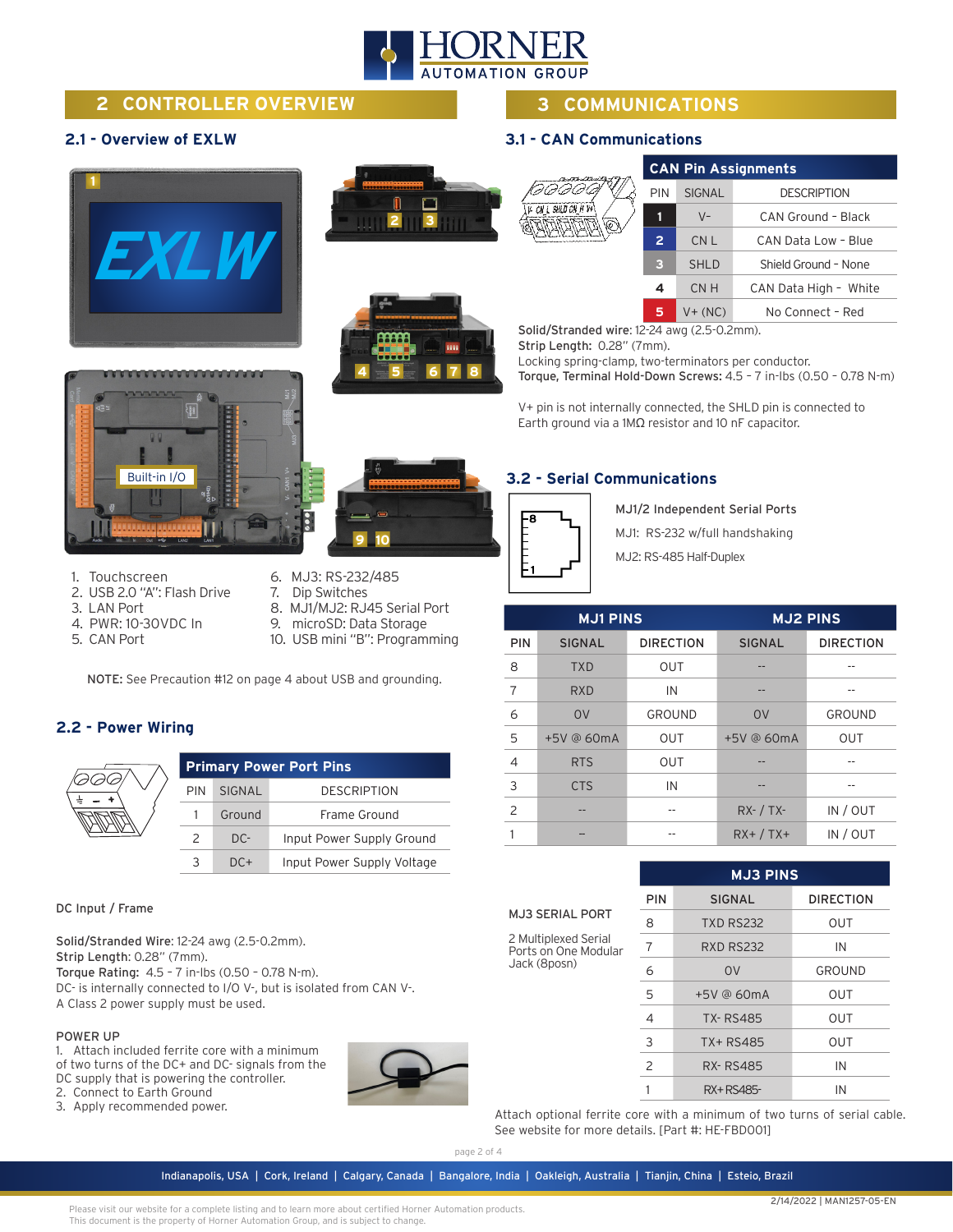

## **communications continued... 5 DIMENSIONS & INSTALLATION**

### **3.3 - Dip Switches**

|   |     | <b>DIP SWITCHES</b>             |                             |                |
|---|-----|---------------------------------|-----------------------------|----------------|
|   | PIN | NAME                            | <b>FUNCTION</b>             | <b>DEFAULT</b> |
| g |     | <b>MJ3 RS485</b><br>Termination | $ON = Terminated$           | OFF            |
|   |     | MJ3 Duplex                      | $ON = Half$<br>$OFF = Full$ | OFF            |
|   | κ   |                                 |                             | OFF            |
|   | 4   | <b>MJ2 RS485</b>                | Termination ON = Terminated | )EE            |

The DIP switches are used to provide a built-in termination to both the MJ1, MJ2 & MJ3 ports if needed. The termination for these ports should only be used if this device is located at either end of the multidrop/ daisy-chained RS-485 network.

**4 BATTERY MAINTENANCE**

The EXLW has an advanced battery system that uses a rechargeable lithium battery. The battery powers the real time clock when power is removed, and it is needed for register data retention. Please reference MAN1256 providing instructions on how to replace the battery.

NOTE: For detailed rechargeable battery information, refer to the Battery

Torque, Terminal Hold-Down Screws: 4.5 – 7 in-lbs (0.50 – 0.78 N-m).

### **3.4 - Ethernet Communications**



Manual [MAN1142].

**Wiring Details:**

Strip Length: 0.28" (7mm).

Solid/Stranded Wire: 12-24 awg (2.5-0.2mm<sup>2</sup>).

Green LED indicates link – when illuminated, data communication is available.

Yellow LED indicates activity – when flashing, data is in transmission.



#### **5.2 - Installation Procedure**

**5.1 Controller Dimensions**

- The EXLW utilizes a clip installation method to ensure a robust and watertight seal to the enclosure. Please follow the steps below for the proper installation and operation of the unit.
- This equipment is suitable for Class I, Division 2, Groups A, B, C and D or non-hazardous locations only.
- Digital outputs shall be supplied from the same source as the operator control station.
- Jumpers on connector JP1 shall not be removed or replaced while the circuit is live unless the area is known to be free of ignitable concentrations of flammable gases or vapors.
- 1. Carefully locate an appropriate place to mount the EXLW. Be sure to leave enough room at the top of the unit for insertion and removal of the microSD™ card.
- 2. Carefully cut the host panel per the diagram, creating a 131.9mm x 175.0mm, with a +1mm/-0mm panel cutout tolerance, opening into which the EXLW may be installed. If the opening is too large, water may leak into the enclosure, potentially damaging the unit. If the opening is too small, the OCS may not fit through the hole without damage.
- 3. Remove any burrs and or sharp edges and ensure the panel is not warped in the cutting process.
- 4. Remove all Removable Terminals from the EXLW. Insert the EXLW through the panel cutout (from the front). The gasket must be between the host panel and the EXLW.
- 5. Install and tighten the four mounting clips (provided in the box) until the gasket forms a tight seal
- NOTE: Max torque is 0.8 to 1.13Nm, or 7 to 10 in-lbs. 6. Reinstall the EXLW I/O Removable Terminal Blocks. Connect communications cables to the serial port, USB ports, Ethernet port, and CAN port as required.

#### page 3 of 4

Indianapolis, USA | Cork, Ireland | Calgary, Canada | Bangalore, India | Oakleigh, Australia | Tianjin, China | Esteio, Brazil